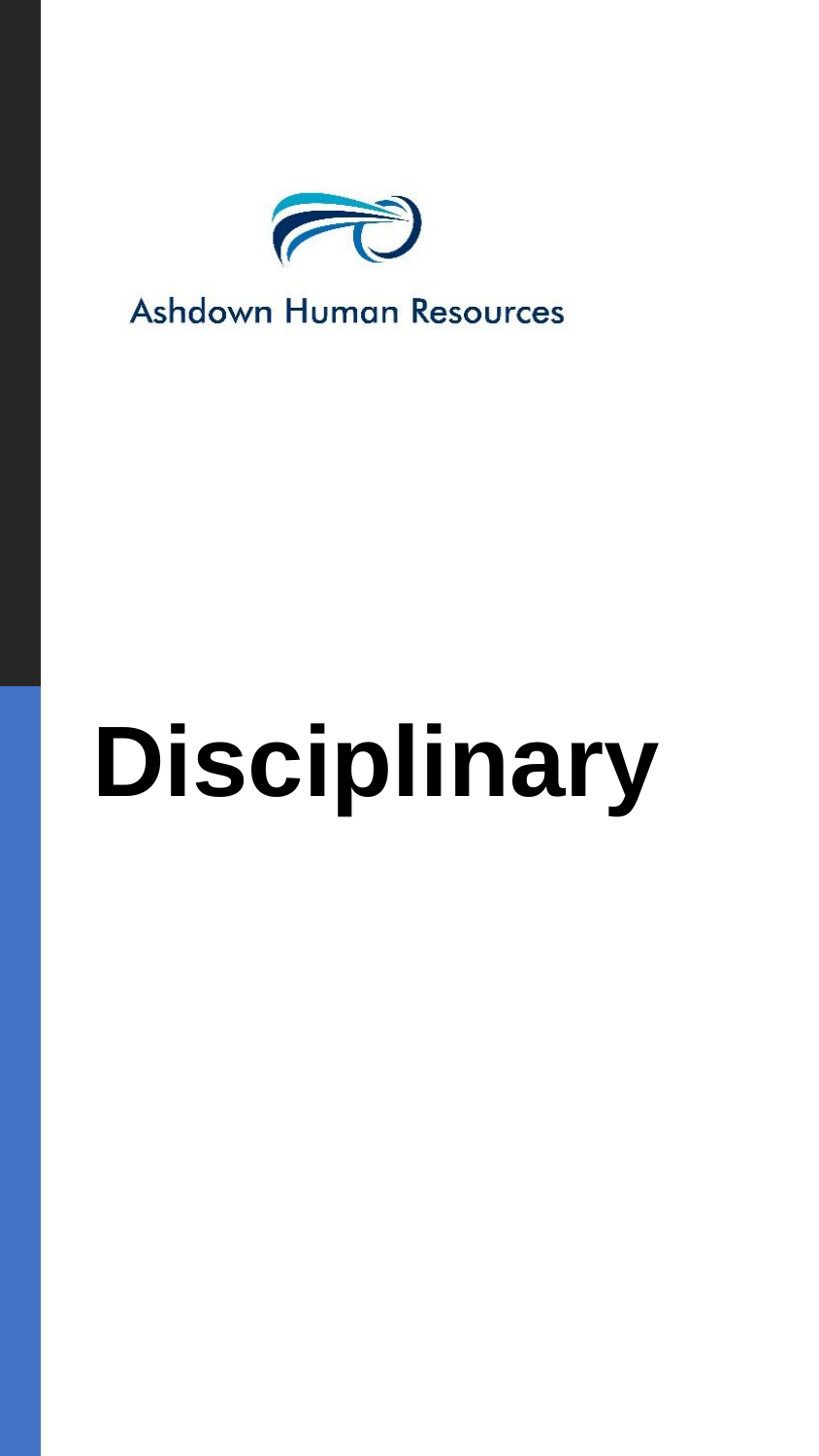

### **Disciplinary**

**Overview:**

The disciplinary procedure is used to address concerns over an employee's conduct or capability (how the employee performs in their job role). If the disciplinary procedure results in an employee being dismissed, if you have not followed the ACAS guidelines at all times you risk a claim for unfair dismissal.

The disciplinary procedure should be used to help employees improve either their conduct at work or capability to do the job, or both.

In many cases informal action can help remove the concern and the formal process is not necessary

#### **Fair disciplinary procedures**

A fair disciplinary procedure will:

- Ensure all allegations are investigated thoroughly to establish the facts this could involve taking witness statements or collecting other evidence or holding a meeting with the employee as part of the investigation
- Whatever the investigation uncovers, the employee should be provided with everything you have in connection with the concern(s) and invited to a formal disciplinary hearing
- Employees have the right to be accompanied by a trade union representative or fellow colleague at all formal meetings.
- Adequate notice (including all the evidence) should be given to the employee to give them time to prepare (for example 48 hours).
- Notes of the meting should be taken and provided to the employee.
- The employee should be allowed to give their own explanation/views and also ask for views from other witnesses
- No decision should be made at the meeting itself, but ideally 1 or 2 days later, depending on the circumstances.